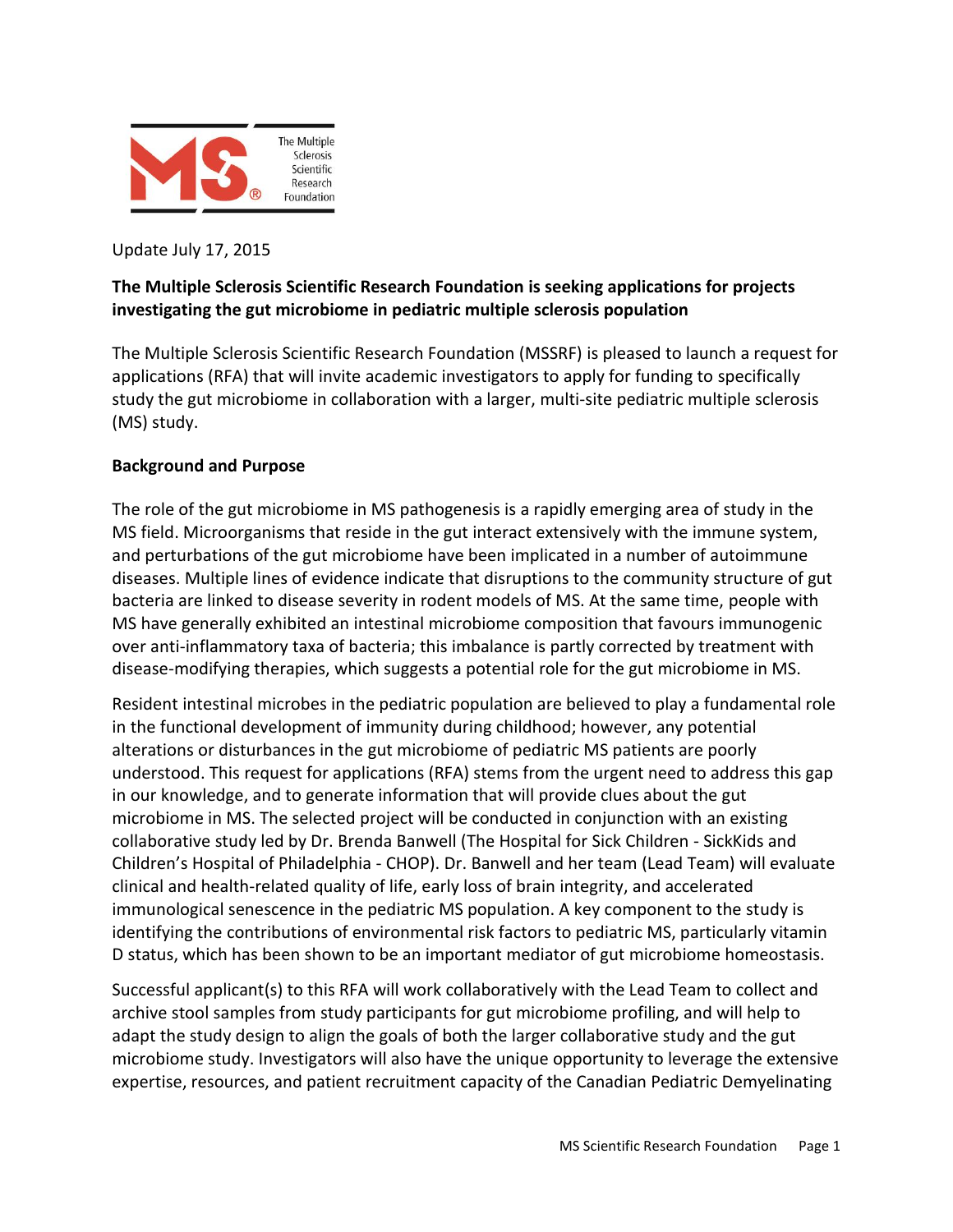Disease Network and its comprehensive dataset.

### **Description of Canadian Pediatric Demyelinating Disease Study**

The Canadian Pediatric Demyelinating Disease Study is led by Dr. Banwell and Co-Investigators:

- Dr. Ann Yeh, SickKids, clinical medicine
- Dr. Amit Bar-Or, McGill University, neuro-immunology
- Dr. Doug Arnold, McGill University, neuroimaging
- Dr. Ruth Ann Marrie, University of Manitoba, epidemiology and biostatistics

Study administration and the national database are housed at SickKids (Banwell). The Experimental Therapeutics Program biorepository (Bar-Or) and the neuroimaging core (Arnold) are housed at the Montreal Neurological Institute. Genetic studies have been partnered with the Canadian Collaborative Project on Genetic Susceptibility to MS (Dr. Dessa Sadovnick, University of British Columbia) as well as performed in collaboration with partners at Harvard, in the UK and the Netherlands. The integrated statistical analyses have been led by Dr. Marrie. The Table of Collaborators (see Appendix) lists the Sub-Investigators that have stewarded key study aspects, and the many scientists with whom they collaborate.

The Canadian Pediatric Demyelinating Disease Network is comprised of 23 Canadian sites, including all 17 pediatric health care institutions in Canada and 6 additional Canadian sites in locations distant from a formal pediatric hospital. The site investigators and co-ordinators at each site have regularly attended in-person and teleconference meetings over the last 10 years, with 19 of the original 23 sites remaining actively engaged (the four smallest sites – Sherbrooke QC, Windsor ON, Sudbury ON and Mississauga ON elected to refer patients to larger regional centers). One additional adult centre at University of British Columbia now follows patients who transitioned to adult care under the provision of Dr. Anthony Traboulsee, who serves as a site investigator. CHOP joined the Network in 2012, with partnered funding that has enabled the launch of the full program in Philadelphia. All sites have utilized standardized clinical case report forms, enabled by detailed training and shared practices, which have been entered centrally into the web-enabled comprehensive database. Clinical and MRI data are all analyzed centrally to ensure rigorous standardization.

Dr. Banwell leads weekly teleconferences focused on study administration and progress between SickKids and CHOP. The 5 study PIs as well as the study teams engage in weekly teleconferences (twice monthly pathobiology, twice monthly neuroimaging) and meet inperson three times annually (once per year supported by the grant, and twice in conjunction with conferences). It is noteworthy that all of the study PIs and co-investigators have remained committed to the Canadian Pediatric Demyelinating Disease study; all remain inspired to pursue further work, which reflects the collective belief that the study of MS is invaluably enhanced through study of the youngest patients, and by the highly collegial manner in which such work has been achieved.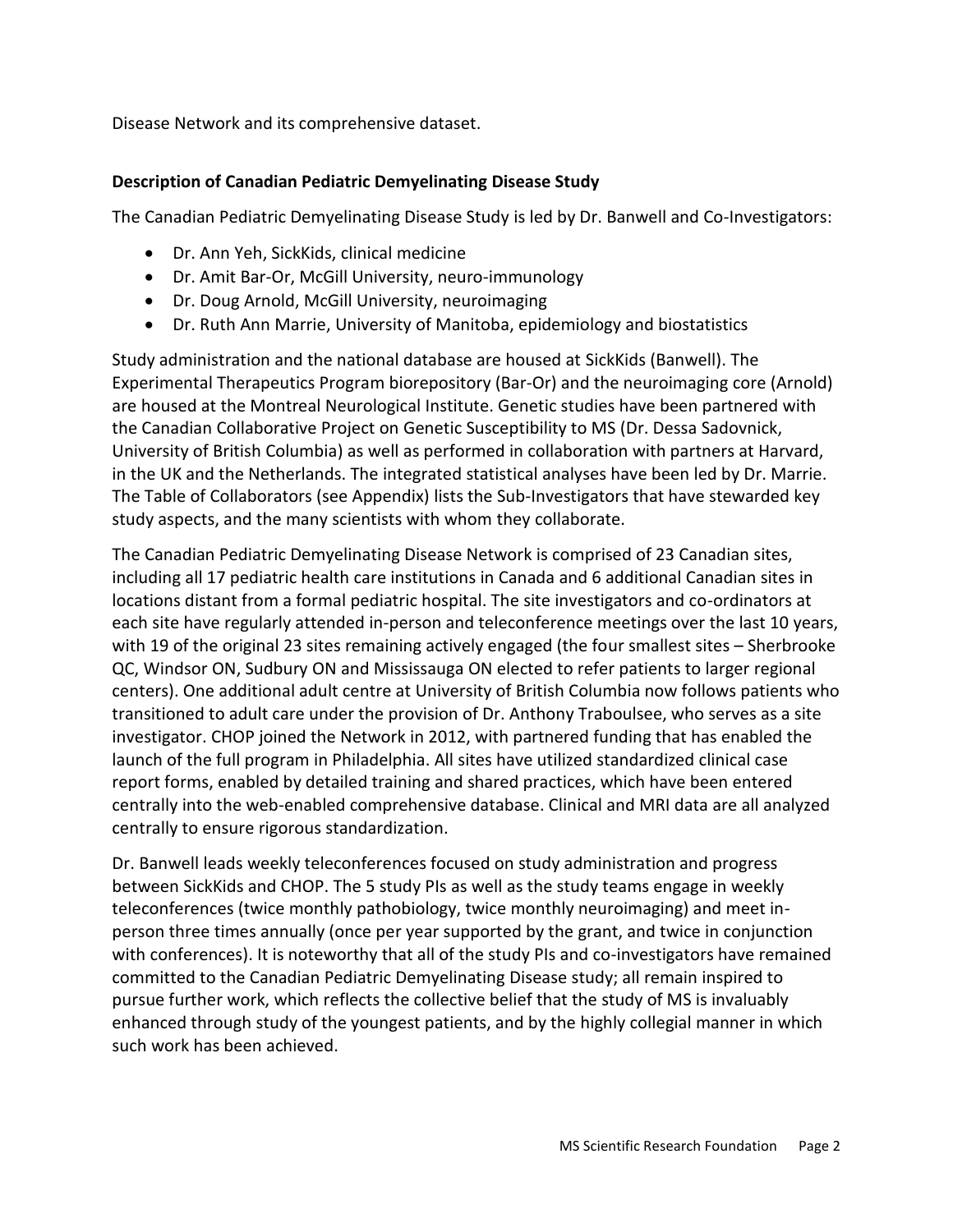## **Eligibility**

Interested applicants must be eligible under the policies of their host institution to submit an application. The following is a list of appropriate personnel who may apply to the competition:

- **The Principal Investigator (PI):** The PI is listed as the primary grant applicant and is responsible for overseeing the research conducted as part of the proposal. The RFA is open to PIs who hold a faculty appointment at either a Canadian or an international institution. The PI is autonomous regarding their research activities, and has the means to pursue the proposed research, supervise trainees and publish research activities.
- **Co-Principal Investigator (Co-PI):** The Co-PI is an individual who shares responsibility for the direction of the proposed research project with the PI and meets the eligibility criteria of a PI.
- **Collaborator:** A Collaborator is an individual external to the research team whose role is to provide a specific service to support and advance the proposed research (e.g. access to equipment, training in a specialized technique, statistical analysis etc.).

### **Term and Amount**

Total funding available is up to \$500,000 CAD for one project for up to three years.

### **Application Process**

Interested applicants must apply online using the grant administration database **Easygrants**. Applications must include the following:

- **a) Brief project description**: In 100 words or less, provide a brief project description of the proposed research project.
- **b) Lay summary:** In 200 words or less, provide a lay summary of your research project.
- **c) Relevance to MS description:** In 200 words or less, describe the relevance of your research project to MS.
- **d) Other personnel:** List the names and institutions for the PI, any Co-PI(s), Collaborator(s).
- **e) Budget:** Budget categories are divided into Research Staff, Materials, Supplies, Services, Travel and Equipment. You may apply for a maximum of 3 years of funding. Use the budget notes section to provide details and justification of all budget items relative to the proposed research. You may include electronic copies of quotations and other information useful to the reviewers in the Appendix.

The following documents are to be uploaded as part of the application. **Format:** Page limits indicated for each section below, 12-font size, page margins of at least 0.75 inches.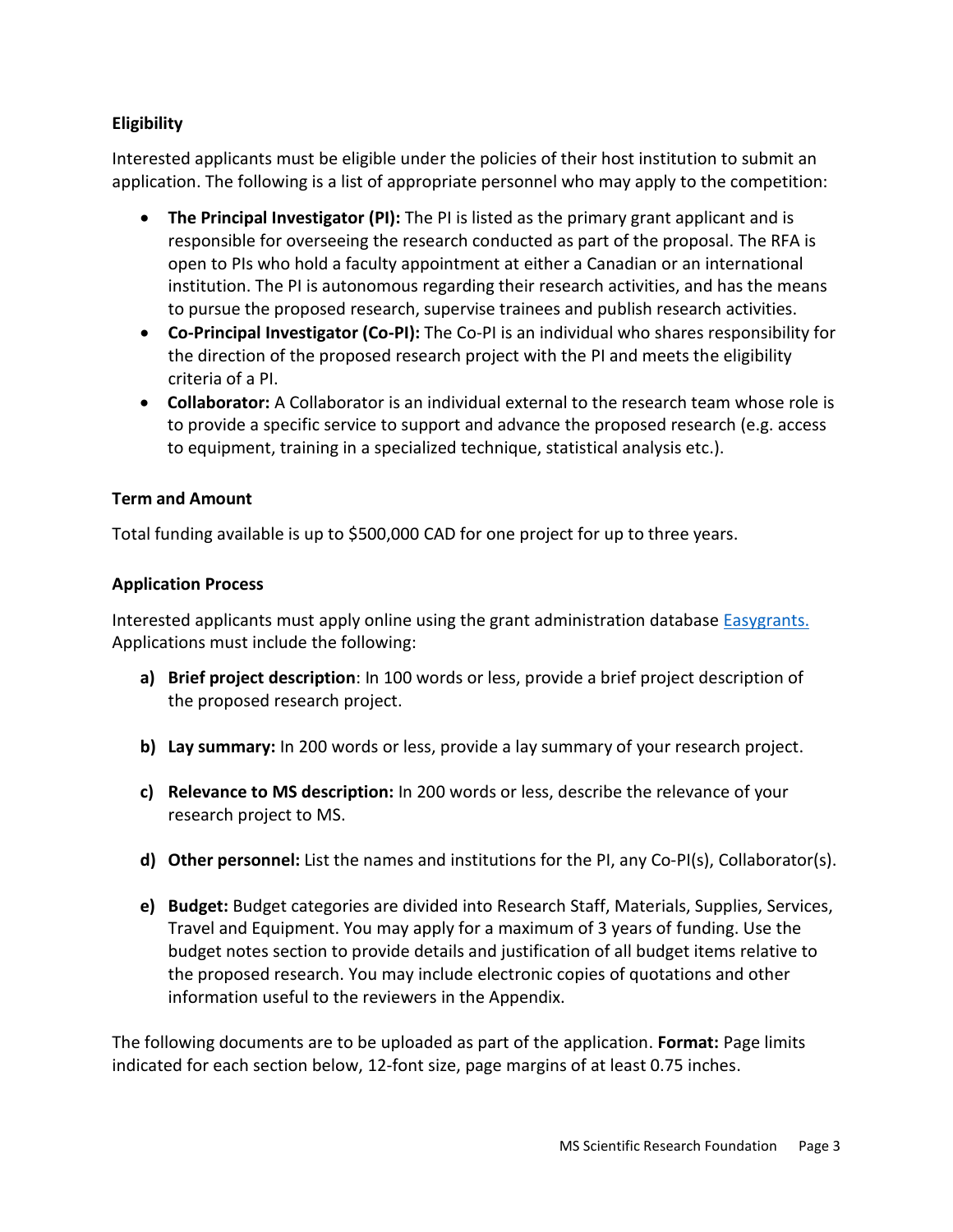- **f) Scientific research proposal summary:** Provide a scientific summary of the research proposal. Maximum 1 page.
- **g) Detailed scientific research proposal:** Provide a detailed research proposal. Describe the background, objectives, hypothesis, scientific questions, budget, personnel and methodology. In the study design include descriptions for sample acquisition, sample processing and comparative analyses with other biological samples. Include any applicable pilot data and describe the feasibility and appropriateness of methods. Justify how the proposal will integrate and align with the Canadian Pediatric Demyelinating Disease Study, and how the successful PI will work collaboratively with the Lead Team. Maximum 10 pages.
- **h) References and supplementary data:** Include references, supplementary tables, figures, charts that are referred to in the scientific research proposal etc. If applicable include patient data, questionnaires and analytical approach with power analysis. No page limit.
- **i) Project plan:** List scientific milestones and key deliverables that will be achieved during the duration of the grant. Explain how each milestone will contribute to the overall goals of the study. A MSSRF Milestones Chart must be used (see Appendix). The successful PI will refine milestones and key deliverables in collaboration with the Lead Team and create a final project plan that is subject to approval. Maximum 1 page, plus Milestones Chart.
- **j) Sustainability plan:** Describe any long-term objectives for the study and how the PI intends to achieve them beyond the duration of the grant term. Maximum 1 page.
- **k) CV:** Provide the CV of the PI, Co- PIs and Collaborators. The MSSRF endorses the Common CV and requests that all applicants working at a Canadian Institution submit a Common CV, the template for which can be found at [https://ccv](https://ccv-cvc.ca/indexresearcher-eng.frm)[cvc.ca/indexresearcher-eng.frm,](https://ccv-cvc.ca/indexresearcher-eng.frm) please choose MS Society as the agency.
- **l) Required signatures:** The following signatures are required (template provided online)**:**
- The PI and Co-PIs
- Head of Department of Institution for PI and each Co-PI
- Dean of Faculty or Director of Institution for PI and each Co-PI
- **m) Appendix:** Upload any additional supporting documents, publications. No page limit.

## **Online Application Procedures**

Interested applicants must create a profile on [Easygrants](https://www.mscanadagrants.ca/) to complete the application process. Templates for required documents can be downloaded from Easygrants, completed and uploaded in their profile. All required components must be fully completed and required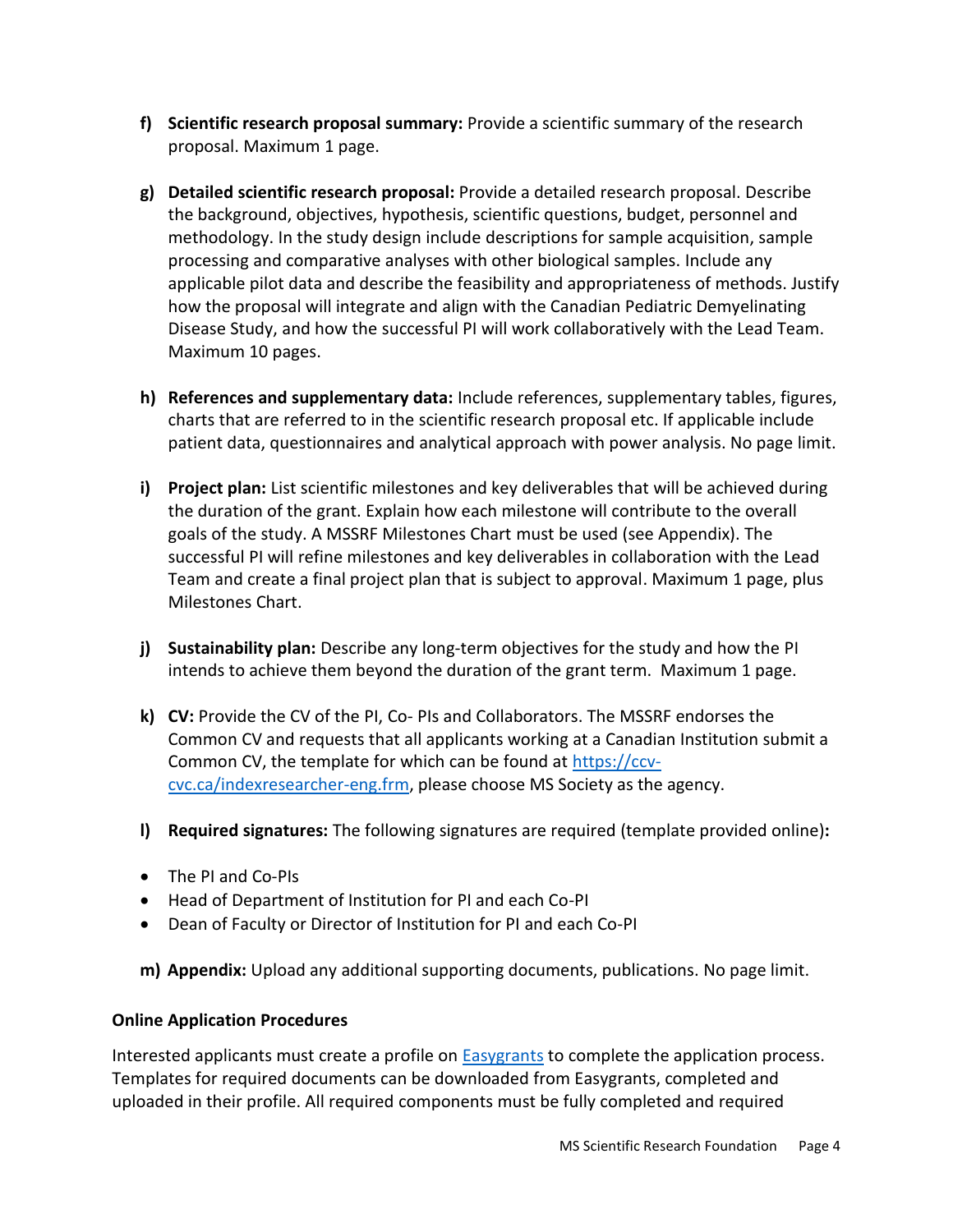documents must be uploaded on Easygrants prior to the due date for the application to be considered. Please ensure that contact information (name of institution, primary address, phone number and e-mail) is accurate and up to date. It is the applicant's responsibility to ensure the submitted application contains all required components. To review the completed application, select "View PDF" on the "Review and Submit" page BEFORE final submission.

You will receive a confirmation e-mail of your submission. If you DO NOT receive this e-mail after submitting your application you MUST contact [msresearchgrants@mssociety.ca](mailto:msresearchgrants@mssociety.ca) as soon as possible.

## **Evaluation of Applications**

Applications will be reviewed and ranked by a non-conflicted committee comprising of scientific experts, Lead Team PIs Drs. Brenda Banwell and Amit Bar-Or, and a lay member from the community who is affected by MS. A Chair will be appointed to lead the review.

For details on the MSSC general review process please visit the MS Society's [Website.](https://beta.mssociety.ca/information-for-researchers/review-process-and-criteria)

# **Review Criteria**

Applications will be evaluated based on the following criteria:

- **Significance**: Will this bring new, relevant knowledge to the field and enhance understanding of the role of the gut microbiome in MS?
- **Investigator(s):** Do the lead PI and co-PIs have the necessary experience and expertise as well as appropriate leadership and team structure to carry out the proposed research?
- **Approach:** Are the overall scope, methodology, and analyses appropriate and feasible to accomplish the specific aims of the study?
- **Integration:** Will the proposed project integrate cohesively with, and contribute important knowledge to, the Lead Team study?
- **Environmen**t: Are there adequate resources and support to facilitate the proposed research and is the budget justified?

# **Notification and Funding**

Following review, the selected applicant(s) will meet with the Lead Team to further develop and synchronize milestones and finalize the project plan during a meeting in September (see Timeline). This meeting is mandatory for the selected applicant(s). The final project plan is subject to review by the MS Society of Canada's Medical Advisory Committee (MAC) and approval by the MSSRF. Upon approval, the successful applicant will be advised of the term and amount of the grant awarded, and a letter of agreement will be issued and fully executed prior to the release of funds. Applicants who were not selected will also be notified following review.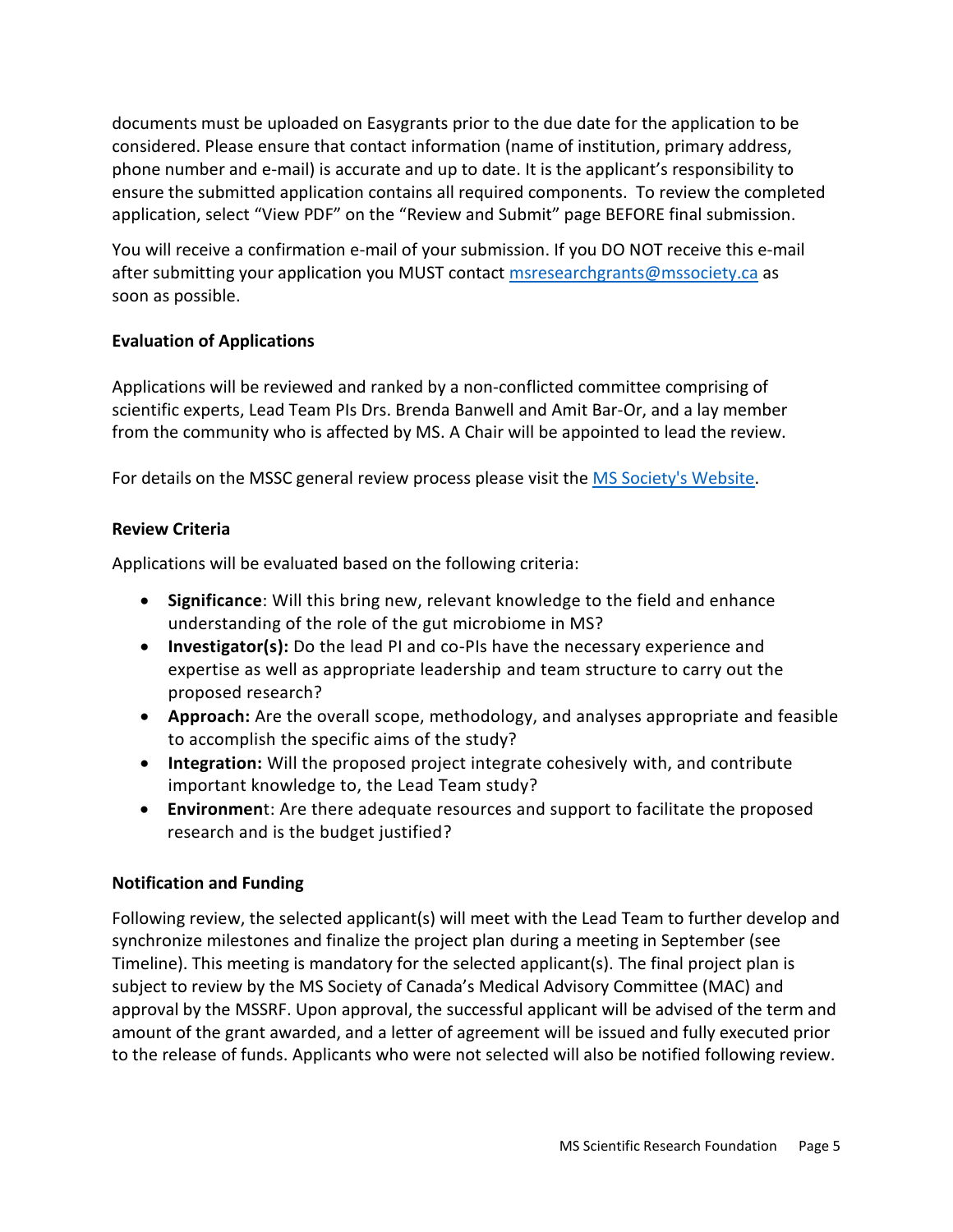### **Timeline**

- RFA launch: June 15, 2015
- Q&A teleconference with Dr. Brenda Banwell: July 7 at 16:00-17:00 EDT and July 23 at 11:00- 12:00 EDT and July 29 July 7 at  $16:00$  17:00 EDT.  $*$  The July 29<sup>th</sup> teleconference has been rescheduled for July 7<sup>th</sup> at 16:00-17:00 EDT. Click [here](https://www.dropbox.com/s/u8pqydu8d5ppuga/Global%20Local%20and%20Toll-Free%20Numbers.pdf?dl=0) for country dial in details, Passcode: 548692
- Deadline for applications: August 7, 2015 at 16:00 EDT
- Notification of selected applicant: September 2, 2015
- Meeting with Lead Team and finalize project plan: September 21, 2015 **\***
- Notification of approval: November 18, 2015
- Anticipated project start date: December 1, 2015

## **\* This meeting is mandatory for the selected applicant(s)**

### **Support**

For any questions or assistance, please contact:

Tina Smith Manager, Research Operations [msresearchgrants@mssociety.ca](mailto:msresearchgrants@mssociety.ca) 416-922-6600 ext. 3052 MS Society of Canada 250 Dundas West, Suite 500 Toronto, ON, M5T 2Z5

#### **About the MSSRF**

The MS Scientific Research Foundation was established in 1973 with an initial investment of \$1,000. Over the years with financial support primarily from generous donations to the MS Society of Canada, the Foundation has become the largest fund in the world dedicated strictly to MS research. The goal for the Foundation is to support innovative and transformative research in multiple sclerosis (MS) beyond the scope of the MS Society of Canada's regular granting program. In particular, the focus is on multi-site, interdisciplinary research studies which foster collaboration and accelerate fundamental advances in understanding and treating MS.

#### **Appendix**

[Full Description of Canadian Pediatric Demyelinating Disease Study Overview](https://www.dropbox.com/s/z53yf2vdnz1majk/The%20Canadian%20Pediatric%20Demyelinating%20Disease%20Study%20Overview.docx?dl=0)

[Resources and Description of Participants](https://www.dropbox.com/s/xxyn0i7l1st6a1u/Resources_GutRFA_2015.docx?dl=0)

[Full list of PIs, Co-PIs and Collaborators](https://www.dropbox.com/s/09bq1rnfbnm00bp/Team%20List_GutRFA_2015.docx?dl=0)